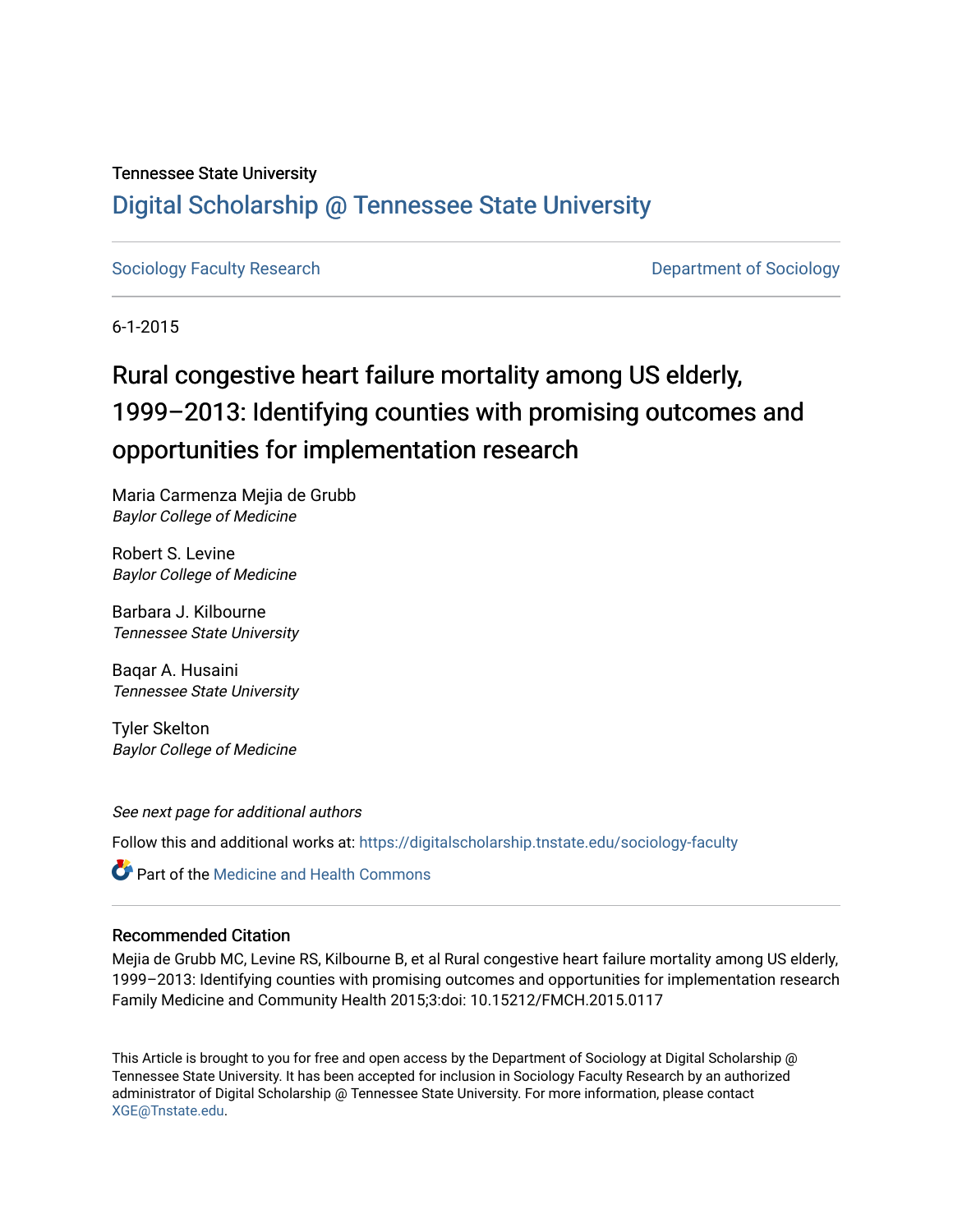## Authors

Maria Carmenza Mejia de Grubb, Robert S. Levine, Barbara J. Kilbourne, Baqar A. Husaini, Tyler Skelton, Lisa Gittner, Michael Langston, and George E. Rust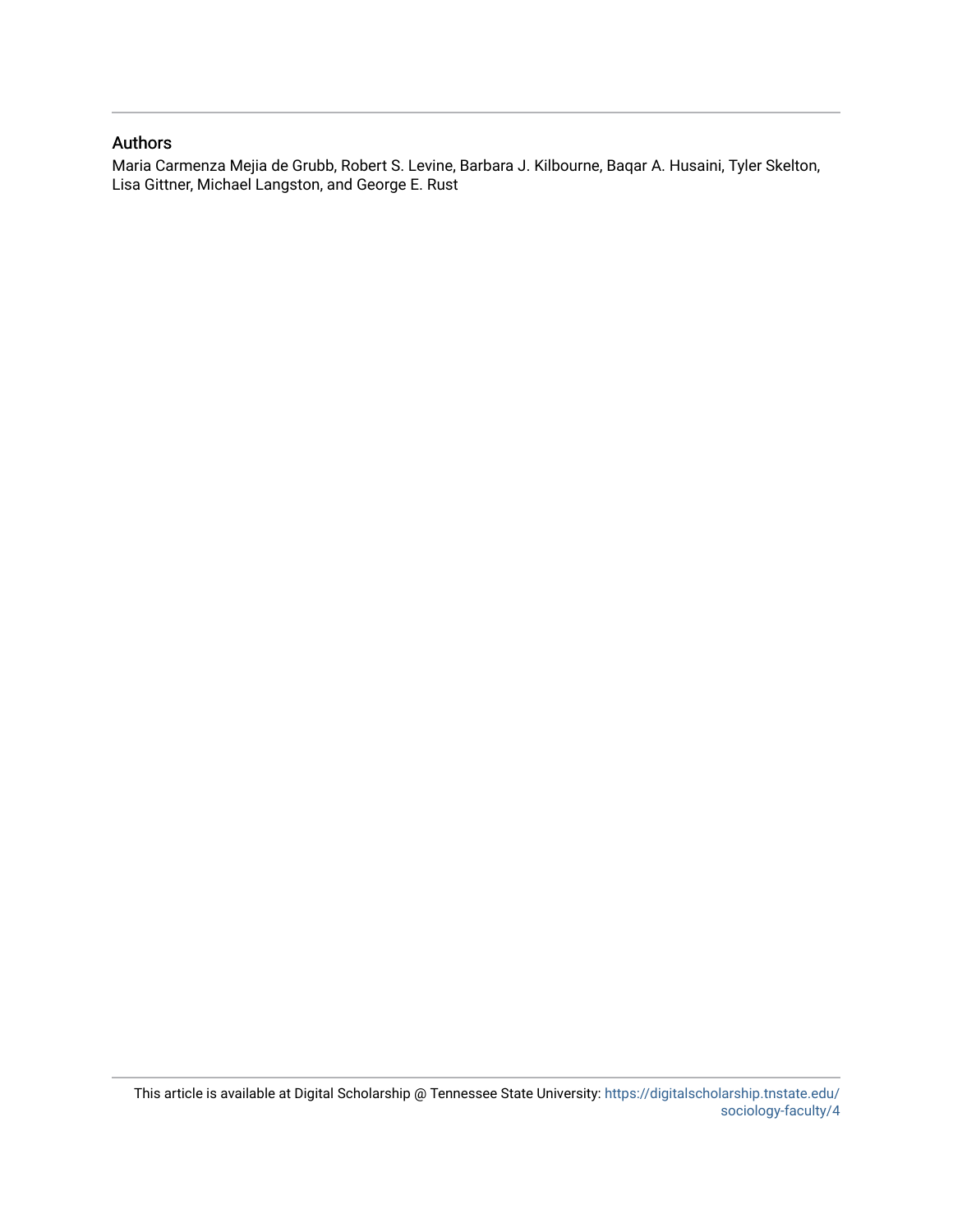## Rural congestive heart failure mortality among US elderly, 1999–2013: Identifying counties with promising outcomes and opportunities for implementation research

Maria C. Mejia de Grubb<sup>1</sup>, Robert S. Levine<sup>1</sup>, Barbara Kilbourne<sup>2</sup>, Baqar A. Husaini<sup>3</sup>, Tyler Skelton<sup>1</sup>, Lisa Gittner<sup>4</sup>, Michael A. Langston<sup>5</sup>, George E. Rust<sup>6</sup>

## **Abstract**

**Objective:** Describe modern trends in congestive heart failure (CHF) among elderly (>65 years of age) in the United States, to identify potentially successful rural areas. Compare CHF mortality using multiple- (MCOD) versus underlying-(UCOD) cause of death data.

**Methods:** U.S. Centers for Disease Control and Prevention mortality files (WONDER internet site).

**Results:** Using MCOD data, overall mortality rates/100,000 population (and 95% confidence intervals) for CHF among persons >65 years of age (1999–2013) were 482.0 (481.2–482.8) for large central and large fringe metropolitan (LCLF) counties, 549.6 (548.6–550.7) in small and medium metropolitan (SM) counties, and 652.6 (650.9–654.0) in micropolitan and non-core, non-metropolitan (MNCNM) counties. Twenty positive deviance NCNM counties (collectively including 198,581 residents >65 years of age) had an overall CHF rate of 300.9 (275.0–326.9) in 2013. This was significantly lower than the LCLF rate for 2013 (482.0 [481.2–482.8]), and represented a reduction of 47% since 1999. Overall CHF occurrence as estimated with MCOD was 3.4-fold higher than that obtained with UCOD.

**Conclusion:** These data illustrate underestimation of CHF by UCOD data and the importance of correct death certification. Rural CHF mortality rates are higher than urban rates, but some positive deviance counties demonstrate that this is not inevitable. Further research is needed to understand the relative contribution of research innovation, medical care, and public health to rural-urban disparities and the relative success of positive deviance counties.

**Keywords:** Congestive heart failure; elderly; mortality; rural

#### **Introduction**

Despite advances in health care, the occurrence of congestive heart failure (CHF) remains high in the United States (US), and poses daunting challenges to public health. CHF has been reported to be the second leading cause of hospitalization among patients between 65 and 84 years of age, and the leading cause of hospitalization among persons  $\geq 85$  years of age [1]. Approximately one-half of patients diagnosed with CHF will die within 5 years [2]. In 2011 Medicare spent 28% of its payments on care in the last 6 months of life [3]. Therefore, caring for patients with CHF not

1. Department of Family and Community Medicine, Baylor College of Medicine, Houston, TX, USA

2. Department of Sociology, Tennessee State University, Nashville, Tennessee, USA

3. Center for Prevention Research, Tennessee State University College of Agriculture, Nashville, Tennessee, USA

4. Department of Political Science, Texas Tech University, Lubbock, TX, USA

5. Department of Electrical Engineering and Computer Science, University of Tennessee, Knoxville, Tennessee, USA

6. Department of Family Medicine, National Center for Primary Care, Morehouse School of Medicine, Atlanta, Georgia, USA

CORRESPONDING AUTHOR: Maria C. Mejia de Grubb, MD, MPH Department of Family and Community Medicine 3701 Kirby Drive, Suite 600 Houston, TX 77098, USA Tel.: +713-798-4735 E-mail: Maria.MejiadeGrubb@ bcm.edu

Received 8 April 2015; Accepted 24 April 2015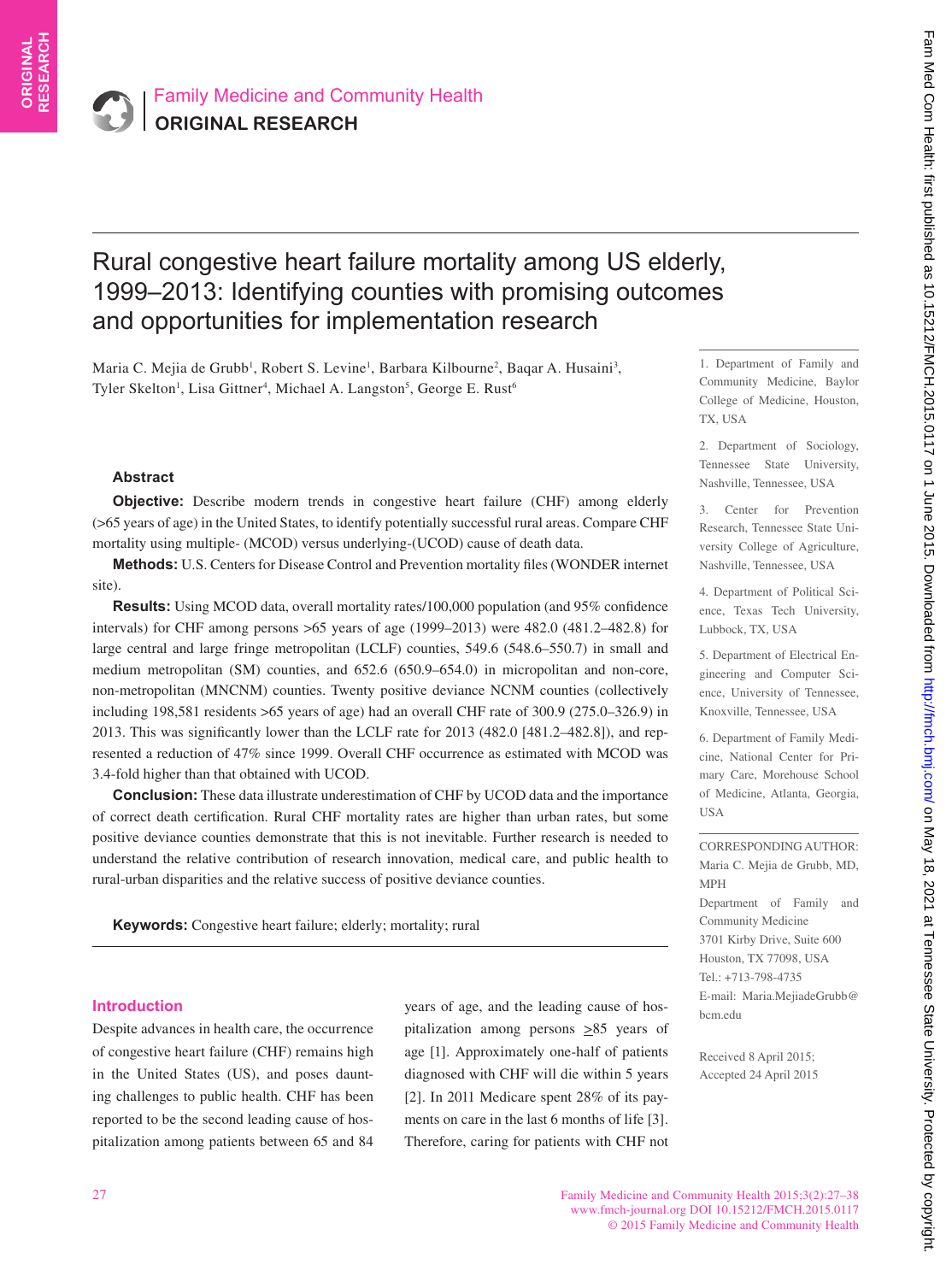

**ORI**

**RESEARCH** 

only increases already high end-of-life costs, but also reflects the more than 50% of Medicare patients with CHF who are readmitted within 6 months of hospital discharge [4–6].

Although Medicare hospitalization rates for CHF declined by 29.5% from 1998 to 2008, the relative decline in riskadjusted 1-year CHF mortality rates was only 6.6% (from 31.7% to 29.6%) for the same time period [5]. Chen et al. [5] reported significant racial disparities, with lesser declines in hospitalization rates for black persons with CHF. There was significant geographic variation as well (e.g., mortality declining in 4 states, but increasing in 5 states) [5].

Rural residence may pose special problems in CHF care, even in health care systems outside the US where there is universal coverage [7, 8]. Within the US, studies have shown both an increased frequency of CHF admissions and barriers to early physician follow-up in rural areas [5, 9]. Nevertheless, several previous reports have shown that poor outcomes from various causes are not inevitable, even among high-risk populations [10–13]. Moreover, we have shown that for stroke and heart disease, reductions in mortality of  $\geq$ 50% are associated with simultaneous, but not necessarily integrated advances in scientific innovation, clinical implementation, and public health [13]. The present report addresses these issues in the context of the explanatory hypotheses they have inspired systems of care for US elderly in rural areas of the US.

## **Methods**

Mortality data were obtained from the publically available WideRanging ON-line Data for Epidemiologic Research (WONDER) internet site provided by the US Centers for Disease Control and Prevention (National Center for Health Statistics) [14]. The Baylor College of Medicine Institutional Review Board considers such public data to be exempt from review. Except for comparative purposes, we used multiple cause of death (MCOD) data instead of the compressed mortality file (CMF). CMF and MCOD are national, county-level mortality data based on death certificates for US residents. Each death certificate contains a single underlying cause of death and up to 20 additional contributory causes. Typically, the certification of these causes is done by the physician who attends the death. CMF data is based on the underlying cause of death. MCOD data specifies the underlying cause of death, but also includes contributory causes. We used MCOD, in part because it has been observed that methods relying on determination of a single underlying cause of death among the elderly may yield underestimates of the extent to which multiple problems contribute [15]. Moreover, instructions for completing death certificates state that when system failures, such as CHF, are listed, the system failure must be immediately followed by the etiology [16]. Death certificates which simply identify CHF as the underlying cause of death are considered coding errors. To document differences in reporting frequencies between MCOD and CMF data, we compared rates of occurrence for CHF when listed as an underlying cause of death (Compressed Mortality Data – International Classification of Diseases [10th edition] codes I150 [CHF], I111.0 [hypertensive heart] disease with CHF], I113.0 [hypertensive heart and renal disease with CHF], and I113.2 [hypertensive heart disease with both CHF and renal failure]) and when listed anywhere on the death certificate (specified as the combined appearance of the aforementioned ICD-10 codes and any other ICD-10 code – MCOD data).

Because information on Hispanic or Latino ethnicity (Hispanic) is not available before 1999, we restricted our descriptions to the 15-year period between 1999 and 2013, the most recent years for which data is available. Methods used for calculating age-adjusted rates (year 2000 standard population), 95% CIs, and for classifying urbanization are available from the WONDER site. In the present descriptions, urbanization follows the National Center for Health Statistics classification (large central and large fringe metropolitan [aggregated here as LCLFM], small and medium metropolitan [SMM], small metropolitan [SM], micropolitan [non-metropolitan] and non-core-non-metropolitan [MNCNM]; version of 2013) [8, 17]. To assure stable rates per National Center for Health Statistics criteria, we restricted these descriptions to places with at least 20 cases (deaths) in the numerator of each rate.

A two-step process was used to identify potentially successful positive deviant counties. First, MCOD data for 2013 were used to identify MNCNM (rural) counties in which the overall CHF mortality comprised the lowest 2.4% of the 781 MNCNM counties based on a log normal transformation of the rates (skewness =0.05) with StatsDirect software (StatsDirect 2.7.9; StatsDirect, Ltd., Cheshire, UK). These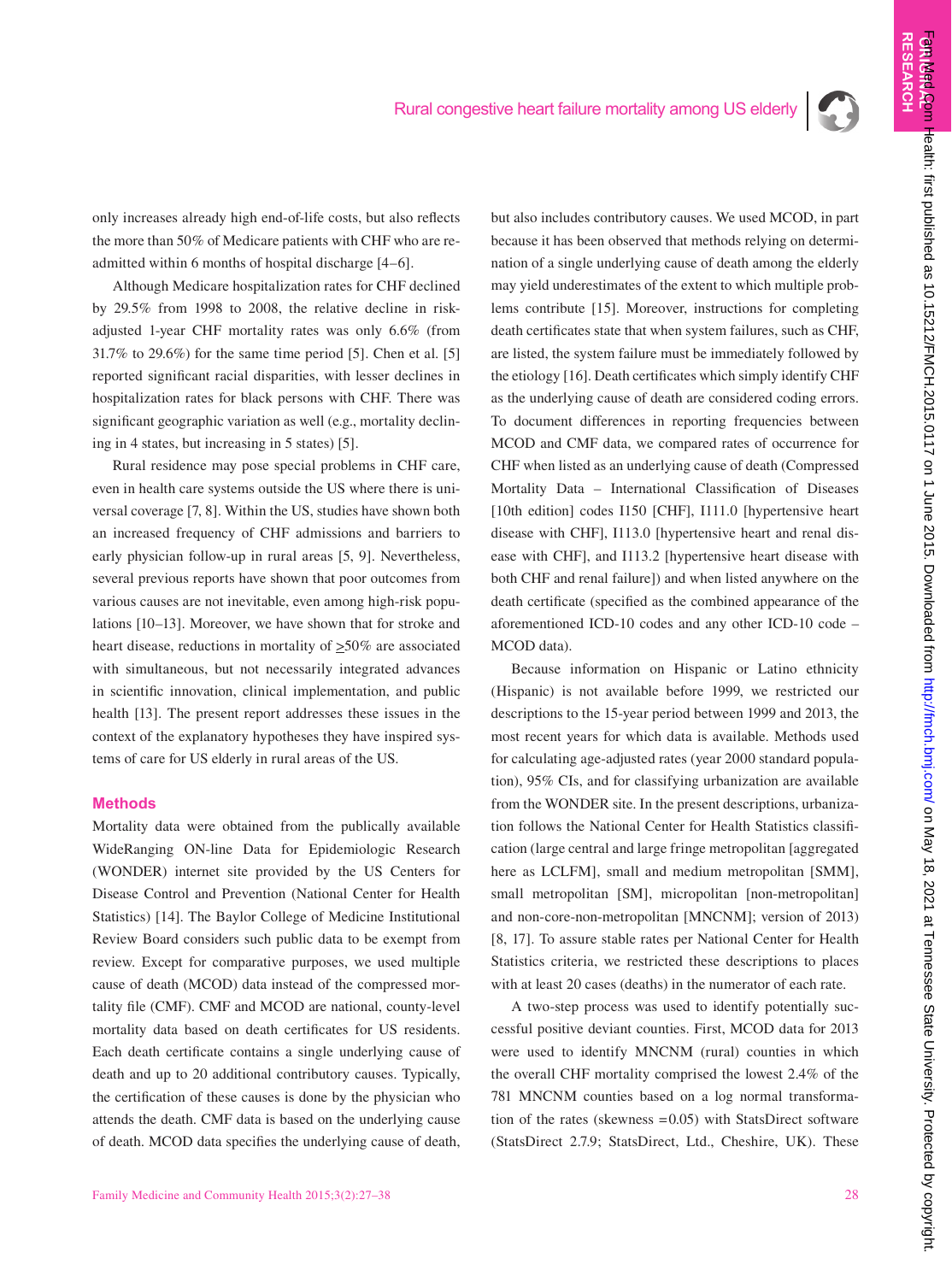data were defined as potentially successful positive deviants. Although the 2.4% criterion would have yielded 19 of the 781 MNCNM counties, the rate for the county with the 19th highest rate equaled that for the county with the 20th highest rate, thus both were included. We then tracked the yearly rates for overall CHF mortality among persons >65 years of age in these counties, along with comparable data for all LMLFM, SM, and MNCNM counties from 1999 to 2013. The percent change in overall CHF mortality among persons >65 years of age for each group (year 2 [2013] – year 1 [1999])/(year 1 [1999]\*100) was then calculated for each group.

## **Results**

## *CHF mortality according to demographic factors*

Figure 1 shows the age-adjusted rates of CHF as recorded in MCOD data for non-Hispanic elderly persons (>65 years of age) in the US according to US Census-defined categories of race (Asian or Pacific Islander, American Indian or Alaska Native, black or African American, or white), gender (male or female), and urbanization (LCLFM, SM, or MNCNM). Fig. 2 shows the same types of rates for Hispanic residents. Overall, the rates were highest among non-Hispanic blacks or African Americans (blacks), followed by non-Hispanic whites and Hispanic whites. Within each group, rates were higher among men. Interestingly, the Hispanic advantage, which is present for other groups, is not apparent among Hispanic Asian and Pacific Islanders residing outside LCLFM areas. Regardless of race, gender, or ethnicity, the rates were highest in MNCNM counties.

## *Comparing compressed* (*underlying cause of death*) *and multiple causes of death data*

Table 1 presents a comparison of MCOD and CMF data for non-Hispanic and Hispanic blacks and whites according to levels of urbanization. Although general patterns are similar (e.g., the rural rates are highest), the rates and total numbers of deaths are 3.4-fold lower when CMF data is used.

## *Geographic variation in CHF mortality*

Table 2 shows the age-adjusted mortality rates and 95% CIs among the elderly according to race (black or white), gender, ethnicity (Hispanic or non-Hispanic), and US census division. The highest (boldface italics) and lowest (boldface) divisions are noted for each demographic category. With the exception of



Fig. 1. Non-Hispanic or Latino congestive heart failure occurrence at death (age-adjusted, 65–85+ years) according to race, gender, and urbanization (large central and large fringe metro, middle and small Metro, and non-core, non-metro). Multiple causes of death data, US, 1999–2013.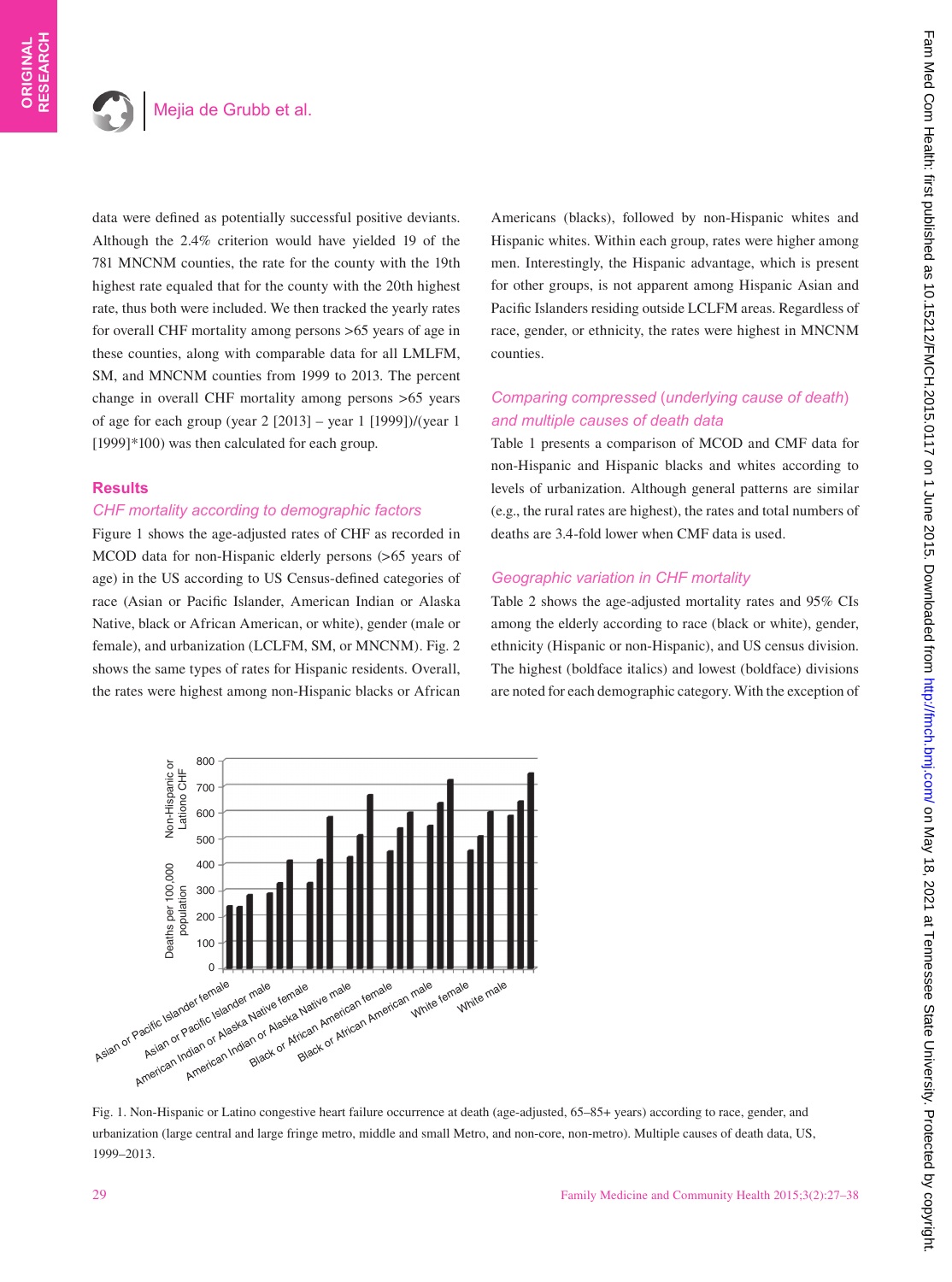

Fig. 2. Hispanic or Latino congestive heart failure occurrence at death (age-adjusted, 65–85+ years) according to race, gender, and urbanization (large central and large fringe metro, middle and small metro, and non-core, non-metro). Multiple causes of death, US, 1999–2013.

Hispanic black women (for whom the South Atlantic Division had the highest rates), either the East South Central Census Division (Alabama, Kentucky, Mississippi, and Tennessee) or the West South Central Census Division (Arkansas, Louisiana, Oklahoma, and Texas) had the highest rates. The highest and lowest census divisions were more variable for other demographic groups.

#### *Identifying potentially successful rural counties*

Figure 3 depicts the county level age-adjusted CHF mortality among non-Hispanic elderly whites in 1911 counties according to urbanization for the year 2013. The figure shows that even though MNCNM counties had the highest overall CHF rates, there were counties within this high-risk group in which the race-specific rates were equivalent to the lowest rates among LCLFM counties. Comparable results were not detected for non-Hispanic blacks or Hispanic whites (data not shown).

The 20 potentially successful positive deviant MNCNM counties were distributed across the US as follows: Baxter, AR; Monroe, FL; Whiteside, IL; Clinton and Jasper, IA; Reno, KS; Madison, KY; St. Landry Parish, LA; Talbot, MD; Newaygo, MI; Winona, MN; Flathead and Gallatin, MT; Douglas, NV; Grafton, NH; Greene, NY; Moore, Transylvania, NC; Greenwood, SC; Llano and Walker, TX; Pittsylvania, VA; Shenandoah, VA; and Door, WI. In 2013, a total of 198,581 people >65 years of age resided in these counties, equal to 2.5% of the 7,994,277 people >65 years of age residing in comparable rural areas. Sixteen of the counties were in the micropolitan group, although four (Newago, Greene, Shenandoah, and Door) were non-core, non-metro. Overall, 56% of the rural counties were in the micropolitan group. Further delineation of individual or contextual features of these counties is beyond the scope of the present report.

Figure 4 depicts the yearly time course of overall, ageadjusted (>65 years of age) CHF mortality in the 20 potentially successful positive deviant counties, as well as comparable data for overall CHF mortality in the LCLFM, SM, and MNCNM counties. Although the 20 potentially successful positive deviant counties began the observation period (1999) with an overall rate (569.0 [530.5–607.6]) approximating that of the LMLFM counties (580.2 [576.2–607.6]), the rate was 300.9 (275.0-326.9) in 2013, a reduction of 47%. LMLCM counties, in contrast, were 442.9 (439.2–446.1) in 2013, a reduction of 24%. Corresponding changes for SM counties were from 600.7 (603.7–613.7) in 1999 to 498.6 (494.6–502.6) in 2013 (an 18% reduction), and for MNCNM counties from 720.4 (713.7–727.1) in 1999 to 583.1 (577.4–588.7) in 2013 (a 19% reduction).

**RESEARCH**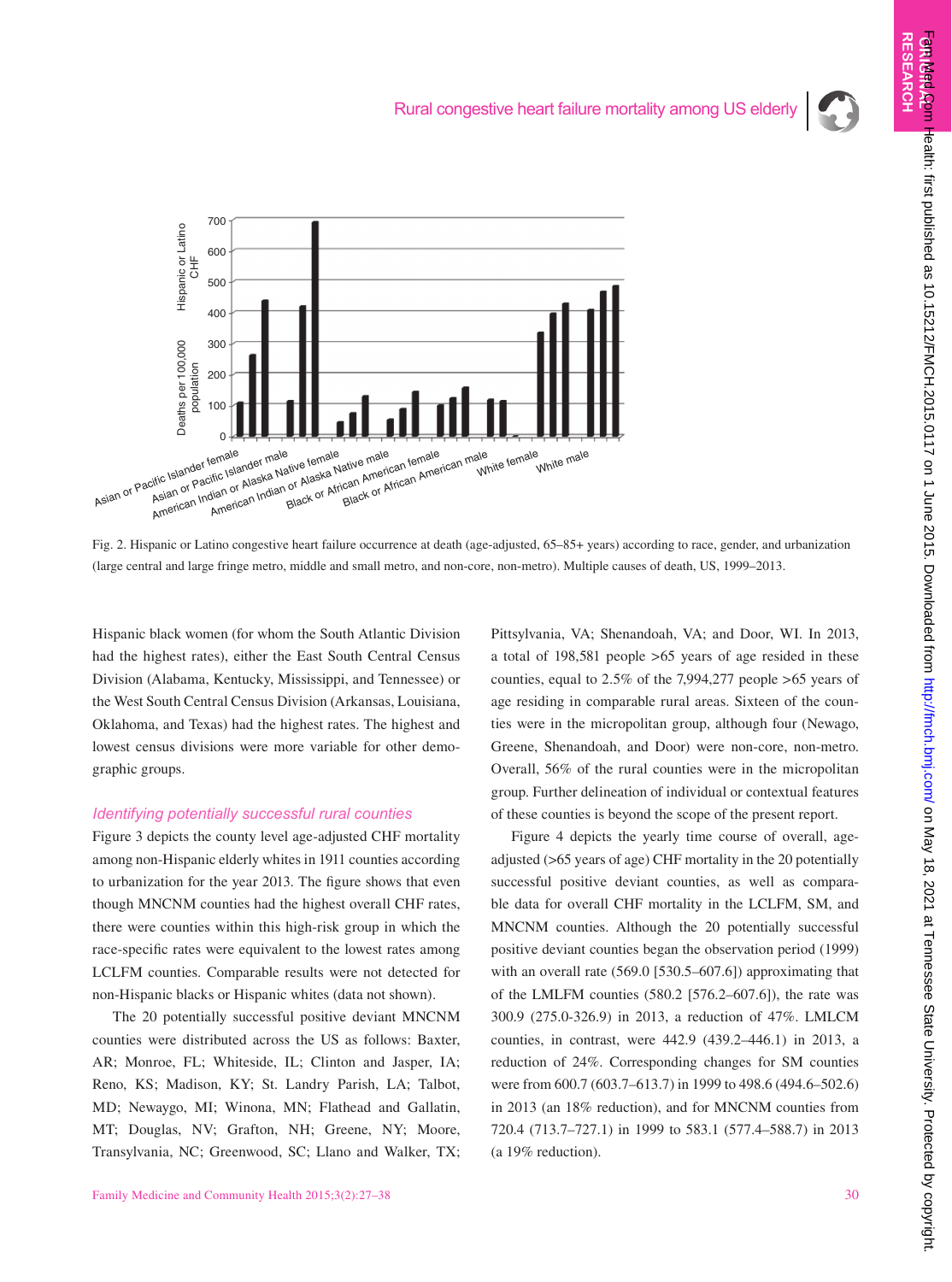| Table 1. Differences in congestive heart failure reported mortality rates between compressed mortality and multiple causes of death files among |
|-------------------------------------------------------------------------------------------------------------------------------------------------|
| persons ≥65 years of age according to race, gender, Hispanic origin, and urbanization, US, 1999–2013                                            |

| Race, Gender, Hispanic origin | Urbanization               | Compressed mortality file |                 | Multiple causes of death |              |
|-------------------------------|----------------------------|---------------------------|-----------------|--------------------------|--------------|
|                               |                            | Age-adjusted rate         | 95% CI          | Age-adjusted rate        | 95% CI       |
| <b>NHBF</b>                   | Large central/Fringe metro | 151.8                     | $150.1 - 153.6$ | 448.8                    | 445.8-451.9  |
|                               | Medium/Small metro         | 190.4                     | $187.1 - 193.6$ | 536.5                    | 531-542      |
|                               | Micro/non-core (non-metro) | 231.7                     | 226.8-236.5     | 597.4                    | 589.6-605.3  |
| <b>NHBM</b>                   | Large central/Fringe metro | 169.7                     | $167.1 - 172.4$ | 546.3                    | 541.5–551    |
|                               | Medium/Small metro         | 202.6                     | 197.8-207.3     | 634                      | 625.7-642.3  |
|                               | Micro/Non-CORE (non-metro) | 256.1                     | 249-263.3       | 722.2                    | 710.2-734.2  |
| <b>NHWF</b>                   | Large central/Fringe metro | 138.4                     | 137.8-139       | 451.2                    | 450.1-452.3  |
|                               | Medium/Small metro         | 157.3                     | $156.5 - 158.1$ | 506.7                    | 505.3-508.1  |
|                               | Micro/Non-core (non-metro) | 187.3                     | 186.3-188.4     | 600.1                    | 598.1-602    |
| <b>NHWM</b>                   | Large central/Fringe metro | 169.7                     | $167.1 - 172.4$ | 585.2                    | 583.5-586.8  |
|                               | Medium/Small metro         | 161.8                     | $160.8 - 162.8$ | 640.3                    | 638.2-642.3  |
|                               | Micro/Non-core (non-metro) | 193.7                     | 192.3-195.2     | 747.7                    | 744.8-750.5  |
| <b>HWF</b>                    | Large central/Fringe metro | 89.7                      | 88-91.4         | 334.8                    | 331.5-338.1  |
|                               | Medium/Small metro         | 107                       | 103.9-110.2     | 396                      | 390-402      |
|                               | Micro/Non-core (non-metro) | 132                       | $125.5 - 138.5$ | 429.2                    | 417.5-440.8  |
| <b>HWM</b>                    | Large central/Fringe metro | 97.7                      | 95.4-100        | 408.4                    | 403.7-413.1  |
|                               | Medium/Small metro         | 110                       | $106.1 - 114$   | 467.1                    | 459.2-475.1  |
|                               | Micro/Non-core (non-metro) | 131.9                     | $124.2 - 139.7$ | 485.6                    | 470.9-500.3  |
| Overall                       |                            | 155.0                     | 154.7, 155.3    | 535.5                    | 534.9, 536.0 |
| Total deaths                  |                            | 906,511                   |                 | 3,113,172                |              |

HWF, Hispanic white female; HWM, Hispanic white male; NHBF, non-Hispanic black female; NHBM, non-Hispanic black male; NHWF, non-Hispanic white female; NHWM, non-Hispanic white male.

Table 2. Congestive heart failure mortality among persons 65+ years of age according to race, gender, Hispanic origin, and US Census Division,\* US, 1999–2013

| Race, Gender,<br>Hispanic Origin <sup>+</sup> | Census division <sup>#</sup> | <b>Deaths</b> | Population | Age-adjusted<br>rate | Lower 95% CI | Upper 95% Cl |
|-----------------------------------------------|------------------------------|---------------|------------|----------------------|--------------|--------------|
| AI/AN                                         | Mountain                     | 43            | 49223      | 106.8                | 77           | 144.4        |
| F. H/L                                        | Pacific                      | 95            | 138999     | 76.3                 | 61.6         | 93.4         |
|                                               | New England                  | 94            | 27030      | 368.6                | 297.5        | 451.5        |
| <b>AI/AN</b>                                  | Middle Atlantic              | 180           | 80791      | 230.7                | 196.9        | 264.5        |
| F                                             | East North Central           | 459           | 109988     | 460.5                | 418          | 503.1        |
| Not H/L                                       | West North Central           | 691           | 113794     | 698.7                | 645.8        | 751.6        |
|                                               | South Atlantic               | 553           | 167991     | 383.1                | 350.9        | 415.3        |
|                                               | <b>East South Central</b>    | 94            | 38353      | 278.5                | 224          | 342.3        |
|                                               | <b>West South Central</b>    | 1348          | 298590     | 504.9                | 477.8        | 532          |
|                                               | Mountain                     | 1203          | 349869     | 391.4                | 369.1        | 413.7        |
|                                               | Pacific                      | 1438          | 298312     | 549.8                | 521.1        | 578.5        |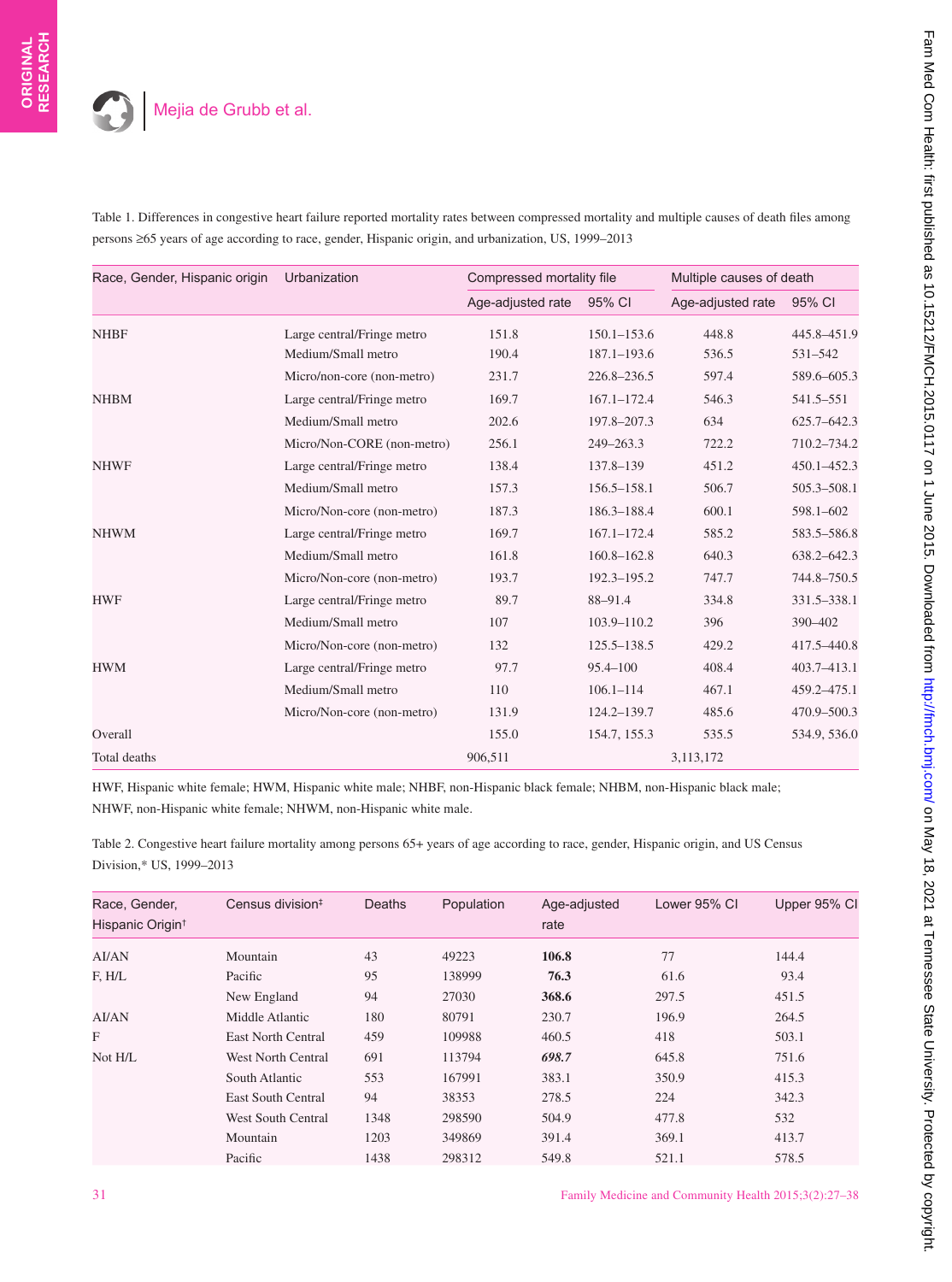

Table 2. (continued)

| Race, Gender,<br>Hispanic Origin <sup>t</sup> | Census division <sup>#</sup> | Deaths | Population | Age-adjusted<br>rate | Lower 95% CI | Upper 95% Cl |
|-----------------------------------------------|------------------------------|--------|------------|----------------------|--------------|--------------|
| AI/AN                                         | Mountain                     | $27\,$ | 42884      | 88.9                 | 56.9         | 132.2        |
| M, H/L                                        | Pacific                      | 86     | 110180     | 97.4                 | 77.1         | 121.4        |
| AI/AN                                         | New England                  | 66     | 22498      | 355.5                | 271.3        | 457.6        |
| М                                             | Middle Atlantic              | 113    | 55465      | 237                  | 191.8        | 282.3        |
| Not H/L                                       | East North Central           | 319    | 81350      | 553.8                | 488.5        | 619.1        |
|                                               | West North Central           | 575    | 86641      | 884.3                | 805          | 963.6        |
|                                               | South Atlantic               | 387    | 134216     | 404.6                | 360.8        | 448.4        |
|                                               | East South Central           | 65     | 34222      | 251.6                | 190.1        | 326.8        |
|                                               | West South Central           | 1075   | 235338     | 608                  | 569.2        | 646.8        |
|                                               | Mountain                     | 966    | 259103     | 468.6                | 438.1        | 499.2        |
|                                               | Pacific                      | 1278   | 243159     | 705.9                | 664.8        | 747          |
| A/PI                                          | East North Central           | 21     | 9536       | 290.3                | 179.7        | 443.8        |
| F, H/L                                        | Pacific                      | 194    | 103021     | 220.4                | 189.2        | 251.7        |
| A/PI                                          | New England                  | 349    | 258426     | 168.9                | 150.9        | 186.8        |
| $\boldsymbol{\mathrm{F}}$                     | Middle Atlantic              | 2114   | 1478133    | 177.4                | 169.7        | 185          |
| Not H/L                                       | East North Central           | 1004   | 657203     | 195.9                | 183.6        | 208.2        |
|                                               | West North Central           | 325    | 188235     | 222.4                | 197.8        | 247.1        |
|                                               | South Atlantic               | 1195   | 1003847    | 166.4                | 156.7        | 176          |
|                                               | East South Central           | 167    | 100817     | 245.4                | 206.3        | 284.5        |
|                                               | West South Central           | 926    | 528765     | 241.1                | 225.1        | 257.1        |
|                                               | Mountain                     | 582    | 423196     | 183.4                | 168.2        | 198.6        |
|                                               | Pacific                      | 15580  | 5950014    | 269.2                | 264.9        | 273.4        |
| A/PI M, H/L                                   | Pacific                      | 201    | 72810      | 354.4                | 304.3        | 404.6        |
| A/PI                                          | New England                  | 279    | 213278     | 186.7                | 163.9        | 209.5        |
| М                                             | Middle Atlantic              | 1657   | 1219726    | 194.8                | 185          | 204.6        |
| Not H/L                                       | East North Central           | 782    | 516994     | 234.4                | 217.1        | 251.8        |
|                                               | West North Central           | 212    | 138916     | 218.5                | 187.4        | 249.6        |
|                                               | South Atlantic               | 921    | 776739     | 185.6                | 172.8        | 198.5        |
|                                               | East South Central           | 108    | 69510      | 275.1                | 219          | 331.2        |
|                                               | West South Central           | 694    | 413536     | 253.6                | 233.3        | 273.8        |
|                                               | Mountain                     | 463    | 288840     | 230.4                | 208.4        | 252.3        |
|                                               | Pacific                      | 13764  | 4377173    | 357.2                | 351.2        | 363.2        |
| B/AA                                          | New England                  | 26     | 48646      | 69.4                 | 44.9         | 102.5        |
| F                                             | Middle Atlantic              | 291    | 399192     | 81.3                 | 72           | $90.7\,$     |
| H/L                                           | East North Central           | 42     | 35429      | 131.4                | 94.3         | 178.3        |
|                                               | South Atlantic               | 238    | 165606     | 159.3                | 139          | 179.6        |
|                                               | West South Central           | 55     | 41460      | 149                  | 112.2        | 193.9        |
|                                               | Pacific                      | 66     | 77340      | 96.4                 | 74.4         | 122.9        |
| B/AA                                          | New England                  | 2030   | 583318     | 361                  | 345.2        | 376.7        |
| F                                             | Middle Atlantic              | 18984  | 4962261    | 386.7                | 381.2        | 392.2        |
| Not H/L                                       | East North Central           | 22505  | 4578551    | 498                  | 491.5        | 504.5        |
|                                               | West North Central           | 4138   | 820335     | 507.9                | 492.4        | 523.5        |
|                                               | South Atlantic               | 42212  | 9583734    | 443                  | 438.7        | 447.2        |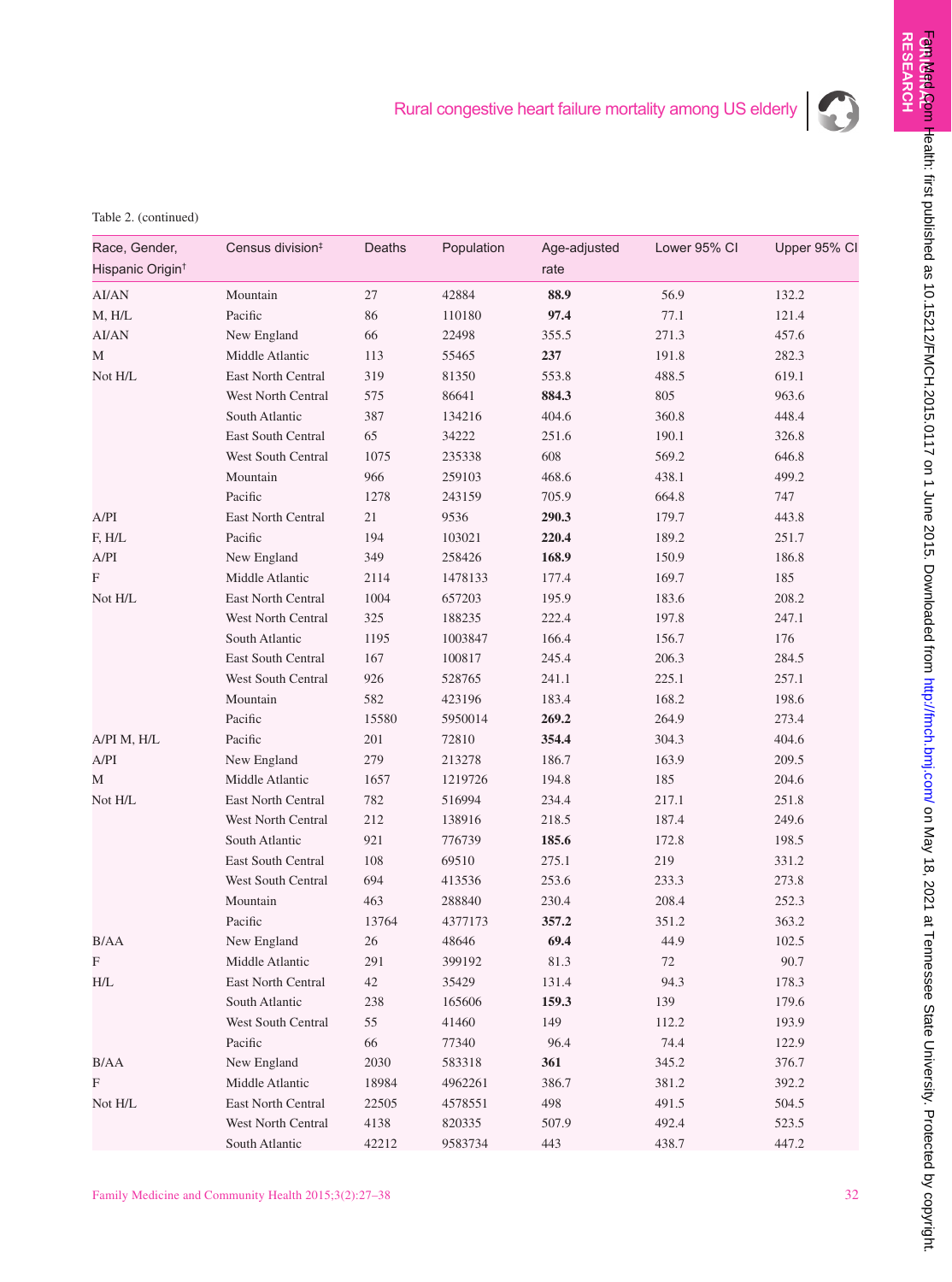### Table 2. (continued)

| Race, Gender,<br>Hispanic Origin <sup>+</sup> | Census division <sup>#</sup> | Deaths | Population | Age-adjusted<br>rate | Lower 95% CI | Upper 95% Cl |
|-----------------------------------------------|------------------------------|--------|------------|----------------------|--------------|--------------|
|                                               | East South Central           | 19077  | 2904663    | 630.4                | 621.4        | 639.4        |
|                                               | West South Central           | 20572  | 3511641    | 584.6                | 576.6        | 592.6        |
|                                               | Mountain                     | 1318   | 401841     | 364.4                | 344.6        | 384.2        |
|                                               | Pacific                      | 12075  | 2022698    | 600.8                | 590.1        | 611.6        |
| <b>B/AA</b>                                   | Middle Atlantic              | 188    | 252587     | 101.2                | 86.2         | 116.2        |
| М                                             | East North Central           | 37     | 25639      | 183.2                | 126.1        | 257.3        |
| H/L                                           | West South Central           | 135    | 119455     | 146                  | 120.4        | 171.7        |
|                                               | Mountain                     | 34     | 29882      | 136.2                | 93.2         | 192.3        |
|                                               | Pacific                      | 53     | 54529      | 118.2                | 87.4         | 156.3        |
| B/AA                                          | New England                  | 1307   | 375450     | 428                  | 403.9        | 452          |
| М                                             | Middle Atlantic              | 11340  | 2920059    | 464.4                | 455.5        | 473.2        |
| Not H/L                                       | East North Central           | 15030  | 2955396    | 596.8                | 587          | 606.6        |
|                                               | West North Central           | 2681   | 531869     | 610.8                | 587          | 634.7        |
|                                               | South Atlantic               | 27220  | 6061715    | 548.3                | 541.6        | 555.1        |
|                                               | East South Central           | 11789  | 1778061    | 762.7                | 748.7        | 776.8        |
|                                               | West South Central           | 13041  | 2267540    | 677.5                | 665.6        | 689.4        |
|                                               | Mountain                     | 964    | 329179     | 374.6                | 349.2        | 399.9        |
|                                               | Pacific                      | 8673   | 1458693    | 715.9                | 700.3        | 731.4        |
| W                                             | New England                  | 936    | 354863     | 304.5                | 284.8        | 324.2        |
| F                                             | Middle Atlantic              | 6819   | 2438684    | 311                  | 303.6        | 318.4        |
| H/L                                           | East North Central           | 2330   | 922711     | 296.6                | 284.4        | 308.7        |
|                                               | West North Central           | 590    | 223914     | 286.1                | 262.9        | 309.2        |
|                                               | South Atlantic               | 9146   | 3674319    | 253.5                | 248.3        | 258.7        |
|                                               | East South Central           | 210    | 109910     | 205.9                | 178          | 233.9        |
|                                               | West South Central           | 15315  | 4046887    | 420.6                | 413.9        | 427.3        |
|                                               | Mountain                     | 6145   | 1940270    | 356.8                | 347.9        | 365.8        |
|                                               | Pacific                      | 21078  | 5521739    | 418.9                | 413.2        | 424.5        |
| W                                             | New England                  | 91804  | 16047146   | 451.8                | 448.8        | 454.8        |
| F                                             | Middle Atlantic              | 236959 | 40507647   | 469                  | 467.1        | 470.9        |
| Not H/L                                       | East North Central           | 295779 | 45940537   | 542.7                | 540.7        | 544.7        |
|                                               | <b>West North Central</b>    | 141168 | 22076327   | 506.9                | 504.2        | 509.6        |
|                                               | South Atlantic               | 234627 | 51958448   | 409.1                | 407.5        | 410.8        |
|                                               | East South Central           | 112985 | 17214138   | 615.8                | 612.2        | 619.4        |
|                                               | West South Central           | 152943 | 24293171   | 572.3                | 569.4        | 575.2        |
|                                               | Mountain                     | 75972  | 16829138   | 418.5                | 415.5        | 421.5        |
|                                               | Pacific                      | 216906 | 32487942   | 554.6                | 552.3        | 557          |
| W                                             | New England                  | 642    | 243784     | 334.3                | 307.4        | 361.2        |
| М                                             | Middle Atlantic              | 4719   | 1611560    | 378.8                | 367.6        | 390.1        |
| H/L                                           | East North Central           | 1983   | 759875     | 337.9                | 322.4        | 353.4        |
|                                               | West North Central           | 524    | 187783     | 346.9                | 316.4        | 377.3        |
|                                               | South Atlantic               | 6657   | 2623787    | 307.8                | 300.2        | 315.3        |
|                                               | East South Central           | 164    | 93795      | 226                  | 190.5        | 261.6        |
|                                               | West South Central           | 12267  | 3017168    | 507.6                | 498.4        | 516.9        |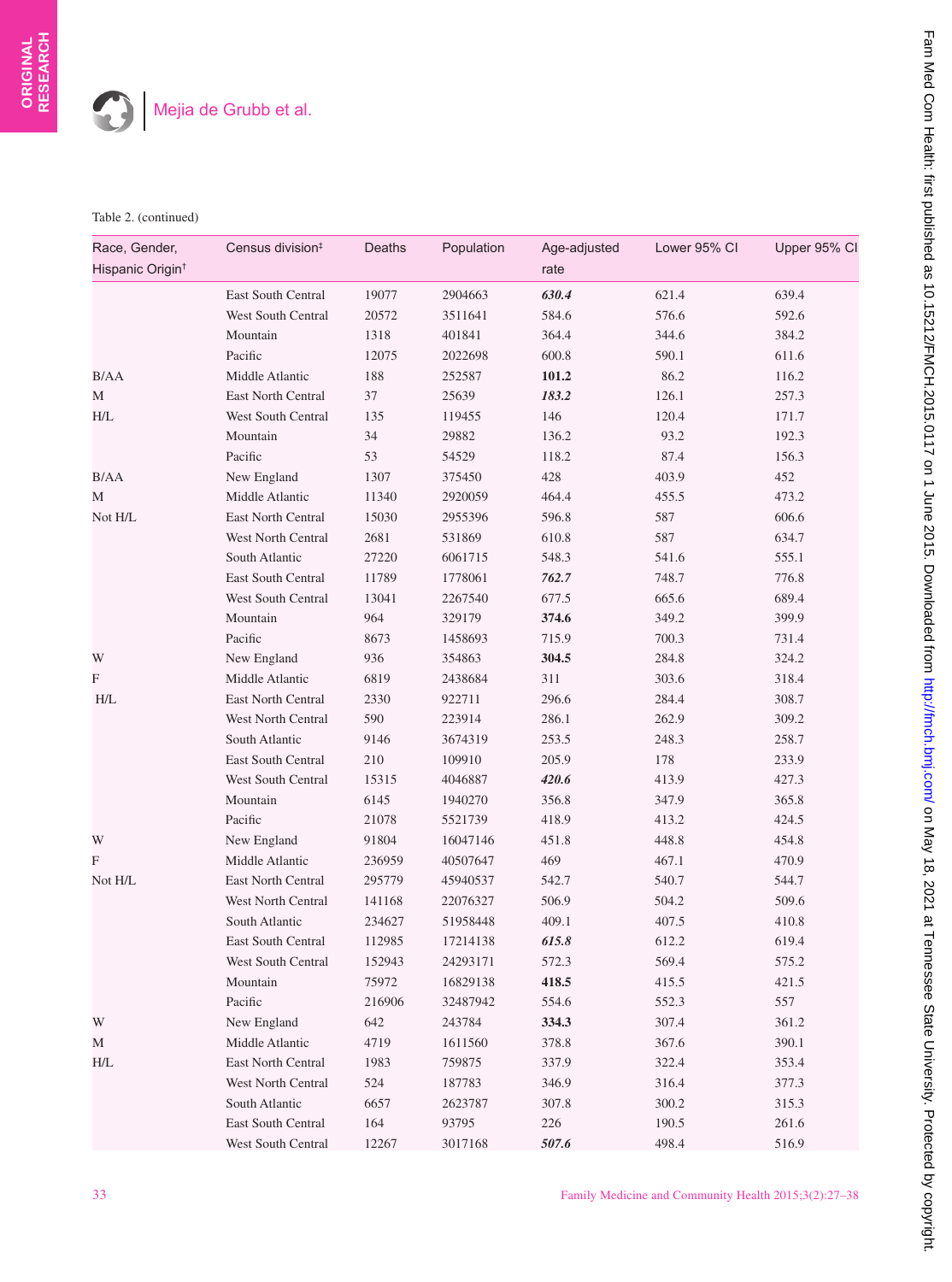

**ORI**

**GINAL RESEARCH** 

F**am Med Com** Health: first published as 10.15212/FMCH.2015.0117 on 1 June 2015. Downloaded from <http://fmch.bmj.com/> Fam May 18, 2021 at Tennessee State University. Protected by copyright.

#### Table 2. (continued)

| Race, Gender,                | Census division <sup>#</sup> | <b>Deaths</b> | Population | Age-adjusted | Lower 95% CI | Upper 95% Cl |
|------------------------------|------------------------------|---------------|------------|--------------|--------------|--------------|
| Hispanic Origin <sup>†</sup> |                              |               |            | rate         |              |              |
|                              | Mountain                     | 4967          | 1541879    | 412.7        | 400.8        | 424.5        |
|                              | Pacific                      | 16809         | 4069620    | 509.7        | 501.8        | 517.6        |
| W                            | New England                  | 64181         | 11421932   | 597.1        | 592.4        | 601.7        |
| M                            | Middle Atlantic              | 165635        | 28645808   | 608          | 605.1        | 611          |
| Not H/L                      | East North Central           | 208969        | 33262978   | 693.7        | 690.7        | 696.7        |
|                              | West North Central           | 100654        | 16282299   | 661.1        | 657          | 665.2        |
|                              | South Atlantic               | 181896        | 40081807   | 513.5        | 511.1        | 515.9        |
|                              | <b>East South Central</b>    | 77235         | 12590140   | 746.9        | 741.5        | 752.2        |
|                              | <b>West South Central</b>    | 113425        | 18444854   | 713.5        | 709.3        | 717.7        |
|                              | Mountain                     | 61797         | 13948154   | 517          | 512.9        | 521.1        |
|                              | Pacific                      | 174630        | 25212686   | 732.7        | 729.3        | 736.1        |
|                              |                              |               |            |              |              |              |

\* Places with reliable rates (>20 deaths).

† AI/AN, American Indian or Alaska Native; A/PI, Asian or Pacific Islander; B/AA, Black/African American; W, White; F, Female; M, Male; H/L, Hispanic or Latino.

‡ Census Division: 1 = New England division: Connecticut, Maine, Massachusetts, New Hampshire, Rhode Island, and Vermont; 2 = Middle Atlantic division: New Jersey, New York, and Pennsylvania; 3 = East North Central division: Illinois, Indiana, Michigan, Ohio, and Wisconsin; 4 = West North Central division: Iowa, Kansas, Minnesota, Missouri, Nebraska, North Dakota, and South Dakota; 5 = South Atlantic division: Delaware, District of Columbia, Florida, Georgia, Maryland, North Carolina, South Carolina, Virginia, West Virginia; 6 = East South Central division: Alabama, Kentucky, Mississippi, and Tennessee; 7 = West South Central division: Arkansas, Louisiana, Oklahoma, and Texas; 8 = Mountain division: Arizona, Colorado, Idaho, Montana, Nevada, New Mexico, Utah, and Wyoming; and 9 = Pacific division: Alaska, California, Hawaii, Oregon, and Washington.



Fig. 3. Occurrence of congestive heart failure at death. Non-Hispanic white rates (age-adjusted, 65–85+ years) 1911 counties, US, 2013.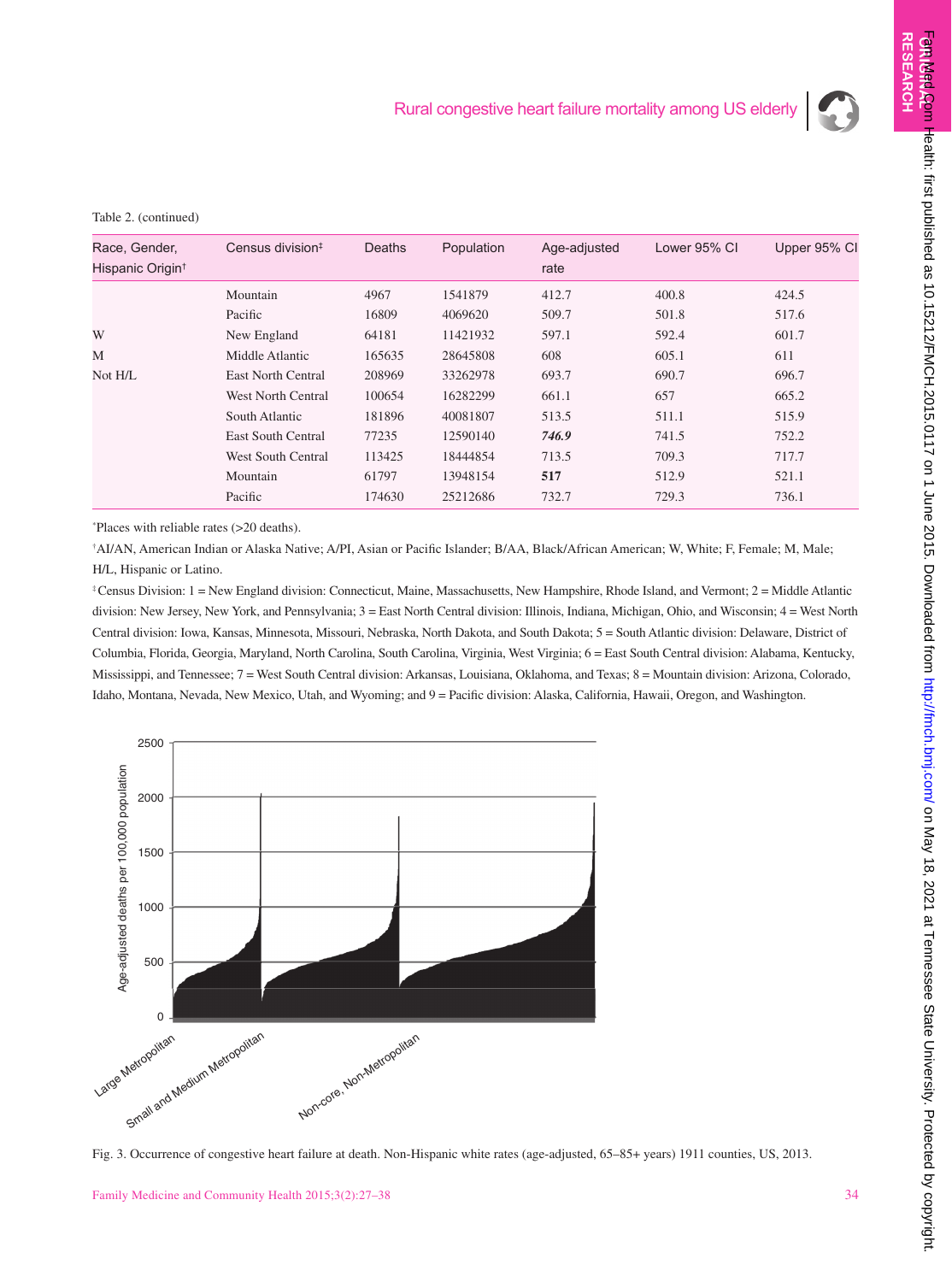## Mejia de Grubb et al.



Fig. 4. Overall congestive heart failure as a contributory cause of death among US elderly (65+ years). Large metro, (*n*=349) medium/small metro (*n*=552), non-metro (*n*=781), and lowest micropolitan and non-core, non-metro (*n*=20) counties, 1999–2013.

## **Discussion**

Within the generally high-risk population residing in micropolitan and non-core, non-metro (rural) US counties, these data identified a small subset of counties in which the risk was significantly lower than the lowest risk group based on urbanization (i.e., LCLFM counties). Moreover, this subset of rural counties experienced a decline in the overall occurrence of CHF of 47% between 1999 and 2013. We have previously shown that reductions in US mortality of 50% and higher from a variety of causes during the second half of the twentieth century are likely associated with simultaneous, if not necessarily integrated successes in scientific research, clinical implementation, and public health [13]. Because the present potentially successful positive deviant group reached a 47% mortality reduction in only 15 years, we believe that these descriptive data are consistent with the hypothesis that comparable concurrent successes may also be operative in these relatively low-risk rural counties. Moreover, because the aforementioned successes took place even as potentially negative factors, such as income inequality increased [18], there is

reason to hypothesize further that the causes of community success with CHF may not necessarily be the simple opposite of adverse community progress. Analytic epidemiologic research designed *a priori* to test these hypotheses and link the outcomes to specific policies might provide important insight for policy makers.

Studies of rural successes in CHF are sparse. Nonetheless, Wu et al. [19] noted longer adverse event-free survival for CHF in some rural settings. The reasons for the protective effect were unclear. Another investigation showed that hospitals in urban areas had similar mortality rates for CHF admissions when compared with hospitals in more geographically remote areas. Specifically, risk-standardized mortality rates for heart failure hospital admissions were not significantly different in urban areas than large rural areas  $(p=0.92)$ , small rural areas  $(p=0.84)$ , or remote small rural areas  $(p=0.42)$ . The investigators suggested that this could reflect a better capacity to provide care for conditions not requiring intensive management in rural areas. Further, the authors speculated that this may reflect equal or better capability for providing care in rural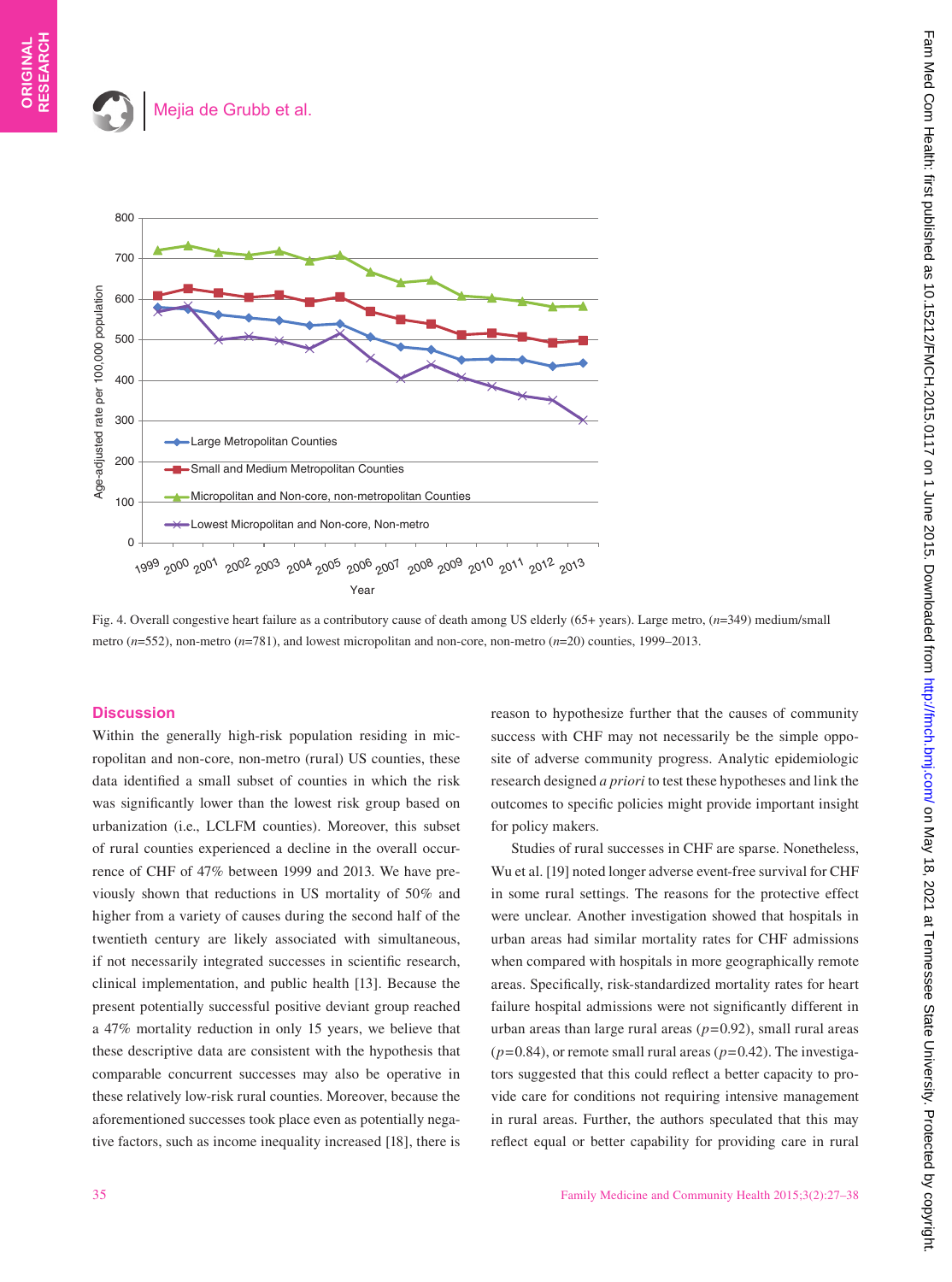

**ORI**

**GINAL RESEARCH** 

areas for conditions that do not require intensive management, possibly because patients' personal primary care physicians may be more likely to provide in-patient care, where their familiarity with medical history could shorten time to diagnosis, treatment, and discharge [20]. The comparability of such results, which conflict with the present data, is unclear, in part because the present results are population-based.

Although highlighting potential rural successes, the overall results in these data confirm previous reports reflecting rural disadvantages in CHF outcomes [5, 7–9]. In part, this may reflect limited access to resource-intensive programs found in major urban medical centers [21]. Lower densities of cardiology specialists may also be a factor because nearly 50% of cardiologists are concentrated in regions that have only 25% of the Medicare population, and approximately 60% of this population has access to approximately 38% of cardiologists [22]. Finally, poorer quality health care in rural safety net hospitals may also play a role [23].

Our findings are consistent with previous reports that blacks are at a significantly higher risk of death from CHF [24]. Our results showed that non-Hispanic black death rates exceeded the death rates for non-Hispanic whites, although the rates for Hispanics were lower than the death rates for non-Hispanics with the possible exception of Hispanic Asian or Pacific Islanders residing outside LCLFM counties. The increased risk of heart failure among racial and ethnic minorities has been linked to the prevalence of comorbidities, such as hypertension and diabetes mellitus, which in combination with socio-ecologic and biobehavioral factors may largely explain disparities in heart failure outcomes [24–26]. Young black men may be at especially high risk [27]. In contrast, the observed relatively low rates of CHF mortality among most Hispanic populations in these data may support the concept of the "Hispanic paradox" [28].

Finally, the present results illustrate that reliance on data based on assignment of CHF as the underlying cause of death may lead to underestimates of how often CHF contributes to mortality. Primary care physicians and others responsible for completing death certificates as well as researchers who analyze the data need to be aware of this. For example, because CHF is regarded as a system failure derived from a more specific problem (e.g., cardiac valve dysfunction) it is currently unacceptable to designate CHF as the "underlying cause of

death" on US death certificates. For researchers, MCOD data provides more valid estimates of CHF contribution to mortality.

The present data have limitations of death certificate data in general [29], and multiple causes of death data in particular [30]. In addition, there is a lack of patient level information [31]. The experience of potentially successful positive deviant counties in the present could reflect basic differences in the characteristics of people residing in the positive deviant counties rather than infrastructure or policy factors. It is also possible that there are coding differences which explain the apparent successes. Despite these limitations, however, we believe the present results are useful, particularly with respect to identifying places where barriers to successful rural outcome for CHF may have been met with greater success. Finding pathways to eliminate geo-social variations in heart failure, including urban-rural differences, may assist in efforts to eliminate racial disparities as well. Furthermore, additional research will support primary care clinicians, public health professionals, and others who are interested in developing successful interventions, prevention programs, and services specifically targeted at risk burdens in these vulnerable populations. Based on previous US experience [13], there may be reason for optimism if sustained and balanced successes in implementation science, primary care, and public health are achieved.

## **Conflict of interest**

The authors declare no conflict of interest.

## **Funding**

This research received no specific grant from any funding agency in the public, commercial, or not-for-profit sectors.

## **References**

- 1. Cheung BM, Ong KL, Cherny SS, Sham PC, Tso AW, Lam KS. Diabetes prevalence and therapeutic target achievement in the United States, 1999 to 2006. Am J Med 2009;122(5):443–53.
- 2. Levy WC, Mozaffarian D, Linker DT, Sutradhar SC, Anker SD, Cropp AB, et al. The Seattle Heart Failure Model: prediction of survival in heart failure. Circulation 2006;113(11):1424-33.
- 3. KHN Morning Briefing [http://kaiserhealthnews.org/]. End-Of-Life Care: A Challenge In Terms Of Costs And Quality. 2013 June 4 [cited 2015 March 1]. Avaiable from: http://kaiserhealthnews.org/morning-breakout/end-of-life-care-17/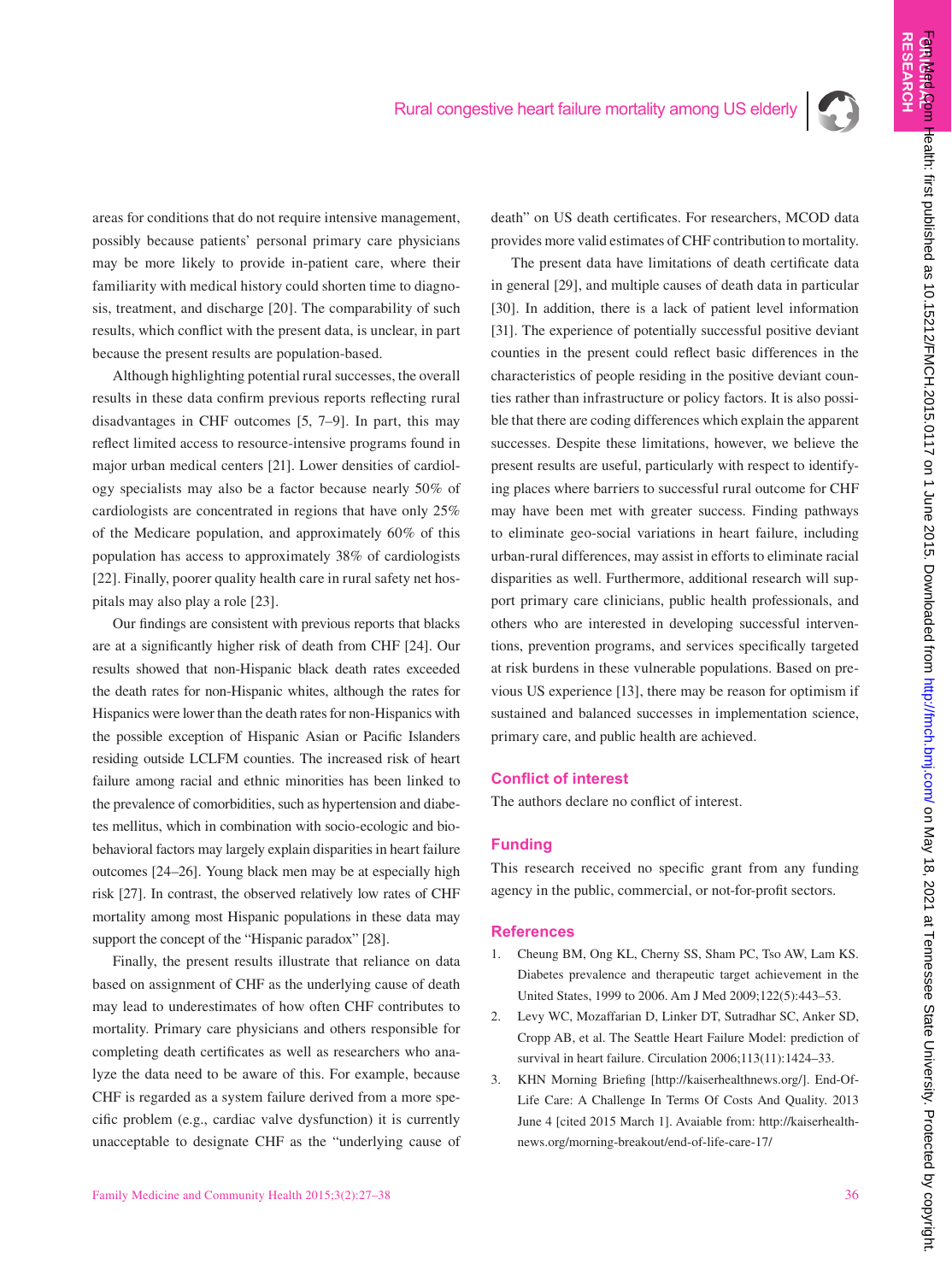- 4. Krumholz HM, Merrill AR, Schone EM, Schreiner GC, Chen J, Bradley EH, et al. Patterns of hospital performance in acute myocardial infarction and heart failure 30-day mortality and readmission. Circ Cardiovasc Qual Outcomes 2009;2(5):407–13.
- 5. Chen J, Normand SL, Wang Y, Krumholz HM. National and regional trends in heart failure hospitalization and mortality rates for Medicare beneficiaries, 1998–2008. J Am Med Assoc 2011;306(15):1669–78.
- 6. Chun S, Tu JV, Wijeysundera HC, Austin PC, Wang X, Levy D, et al. Lifetime analysis of hospitalizations and survival of patients newly admitted with heart failure. Circ Heart Fail 2012;5(4):414–21.
- 7. Gamble JM, Eurich DT, Ezekowitz JA, Kaul P, Quan H, McAlister FA. Patterns of care and outcomes differ for urban versus rural patients with newly diagnosed heart failure, even in a universal healthcare system. Circ Heart Fail 2011;4(3):317–23.
- 8. Teng TH, Katzenellenbogen JM, Hung J, Knuiman M, Sanfilippo FM, Geelhoed E, et al. Rural-urban differentials in 30-day and 1-year mortality following first-ever heart failure hospitalisation in Western Australia: a population-based study using data linkage. BMJ Open 2014;4(5):e004724.
- 9. Kociol RD, Greiner MA, Fonarow GC, Hammill BG, Heidenreich PA, Yancy CW, et al. Associations of patient demographic characteristics and regional physician density with early physician follow-up among medicare beneficiaries hospitalized with heart failure. Am J Cardiol 2011;108(7):985–91.
- 10. Levine RS, Briggs NC, Kilbourne BS, King WD, Fry-Johnson Y, Baltrus PT, et al. Black-White mortality from HIV in the United States before and after introduction of highly active antiretroviral therapy in 1996. Am J Public Health 2007;97(10):1884–92.
- 11. Fry-Johnson YW, Levine R, Rowley D, Agboto V, Rust G. United States black:white infant mortality disparities are not inevitable: identification of community resilience independent of socioeconomic status. Ethn Dis 2010;20(1 Suppl 1):S1-131-5.
- 12. Levine RS, Rust G, Aliyu M, Pisu M, Zoorob R, Goldzweig I, et al. United States counties with low black male mortality rates. Am J Med 2013;126(1):76–80.
- 13. Rust G, Satcher D, Fryer GE, Levine RS, Blumenthal DS. Triangulating on Success: Innovation, Public Health, Medical Care, and Cause-Specific US Mortality Rates Over a Half Century (1950–2000). Am J Public Health 2010;100(Suppl 1): S95–104.
- 14. Centers for Disease Control and Prevention, National Center for Health Statistics. Multiple Cause of Death from data provided by the 57 vital statistics jurisdictions through the Vital Statis-

tics Cooperative Program. [cited 2015 Mar 31]. Available from: http://wonder.cdc.gov/mcd-icd10.html

- 15. Tinetti ME, McAvay GJ, Murphy TE, Gross CP, Lin H, Allore HG. Contribution of individual diseases to death in older adults with multiple diseases. J Am Geriatr Soc 2012;60(8): 1448–56.
- 16. Instructions for completing the cause-of-death section of the Death Certificate. US Department of Health and Human Services. Centers for Disease Control and Prevention. National Center for Health Statistics. Document 04-0377. Issued August 2004.
- 17. Ingram DD, Franco SJ. NCHS urban-rural classification scheme for counties. Vital Health Stat 2012;(154):1–65.
- 18. Kawachi I, Kennedy BP. The Health of Nations: Why Inequality is Harmful to Your Health. New York, NY: The New Press; 2002.
- 19. Wu JR, Moser DK, Rayens MK, De Jong MJ, Chung ML, Riegel B, et al. Rurality and event-free survival in patients with heart failure. Heart Lung 2010;39(6):512–20.
- 20. Ross JS, Normand SL, Wang Y, Nallamothu BK, Lichtman JH, Krumholz HM. Hospital remoteness and thirty-day mortality from three serious conditions. Health Aff (Millwood) 2008;27(6):1707–17.
- 21. Chan L, Hart LG, Goodman DC. Geographic access to health care for rural Medicare beneficiaries. J Rural Health 2006;22(2):140–6.
- 22. Aneja S, Ross JS, Wang Y, Matsumoto M, Rodgers GP, Bernheim SM, et al. US cardiologist workforce from 1995 to 2007: modest growth, lasting geographic maldistribution especially in rural areas. Health Aff (Millwood) 2011;30(12):2301–9.
- 23. Joynt KE, Harris Y, Orav EJ, Jha AK. Quality of care and patient outcomes in critical access rural hospitals. J Am Med Assoc 2011;306(1):45–52.
- 24. Bahrami H, Kronmal R, Bluemke DA, Olson J, Shea S, Liu K, et al. Differences in the incidence of congestive heart failure by ethnicity: the multi-ethnic study of atherosclerosis. Arch Intern Med 2008;168(19):2138–45.
- 25. Franciosa JA, Taylor AL, Cohn JN, Yancy CW, Ziesche S, Olukotun A, et al. African-American Heart Failure Trial (A-HeFT): rationale, design, and methodology. J Card Fail 2002;8(3):128–35.
- 26. Taylor AL, Lindenfeld J, Ziesche S, Walsh MN, Mitchell JE, Adams K, et al., Outcomes by gender in the African-American Heart Failure Trial. J Am Coll Cardiol 2006;48(11):2263–7.
- 27. Husaini BA, Mensah GA, Sawyer D, Cain VA, Samad Z, Hull PC, et al. Race, sex, and age differences in heart failure-related